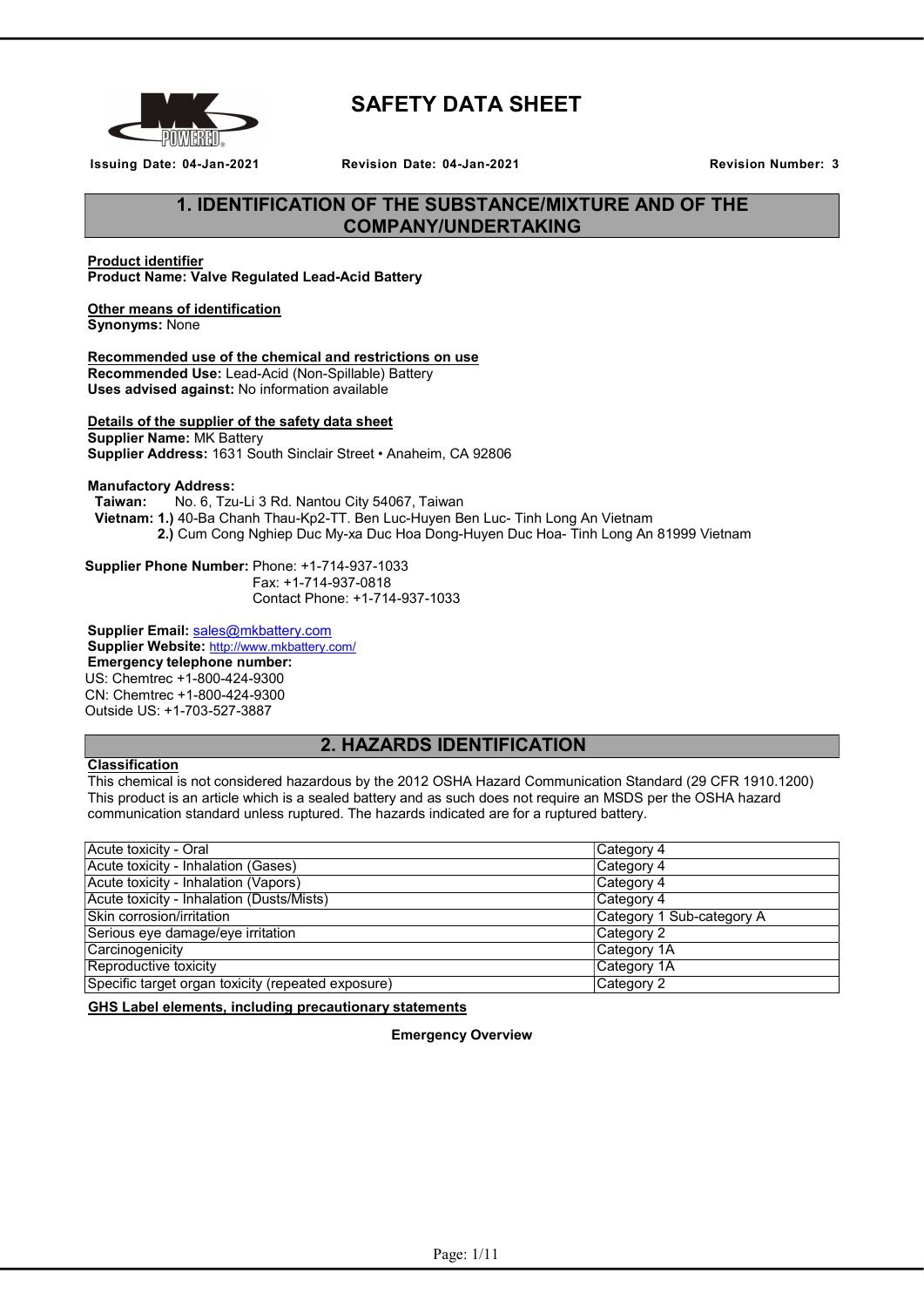# Valve Regulated Lead-Acid Battery Revision Date: 04-Jan-2021

# Signal word Danger

#### Hazard Statements

Harmful if swallowed Harmful if inhaled Causes severe skin burns and eye damage Causes serious eye irritation May cause cancer May damage fertility or the unborn child May cause damage to organs through prolonged or repeated exposure



This product is an article which contains a chemical substance. Safety information is given for exposure to the article as sold. Intended use of the product should not result in exposure to the chemical substance. This is a battery. In case of rupture: the above hazards exist.

Appearance: Gray black cuboid battery Physical State: Solid Odor: Odorless

#### Precautionary Statements - Prevention

Obtain special instructions before use Do not handle until all safety precautions have been read and understood Use personal protective equipment as required Wash face, hands and any exposed skin thoroughly after handling Do not eat, drink or smoke when using this product Use only outdoors or in a well-ventilated area Do not breathe dust/fume/gas/mist/vapors/spray

#### Precautionary Statements - Response

Immediately call a POISON CENTER or doctor/physician Specific treatment (see supplemental first aid instructions on this label)

#### Eyes

IF IN EYES: Rinse cautiously with water for several minutes. Remove contact lenses, if present and easy to do. Continue rinsing, Immediately call a POISON CENTER or doctor/physician

#### Skin

IF ON SKIN (or hair): Remove/Take off immediately all contaminated clothing. Rinse skin with water/shower. Wash contaminated clothing before reuse

#### Inhalation

IF INHALED: Remove victim to fresh air and keep at rest in a position comfortable for breathing. Call a POISON CENTER or doctor/physician if you feel unwell. Immediately call a POISON CENTER or doctor/physician

#### Ingestion

IF SWALLOWED: Call a POISON CENTER or doctor/physician if you feel unwell Rinse mouth Do NOT induce vomiting

# Precautionary Statements - Storage

Store locked up

#### Precautionary Statements - Disposal

Dispose of contents/container to an approved waste disposal plant

# Hazards not otherwise classified (HNOC)

Not applicable

#### Unknown Toxicity

0.6% of the mixture consists of ingredient(s) of unknown toxicity

#### Other information

Very toxic to aquatic life with long lasting effects

#### Interactions with Other Chemicals

Use of alcoholic beverages may enhance toxic effects.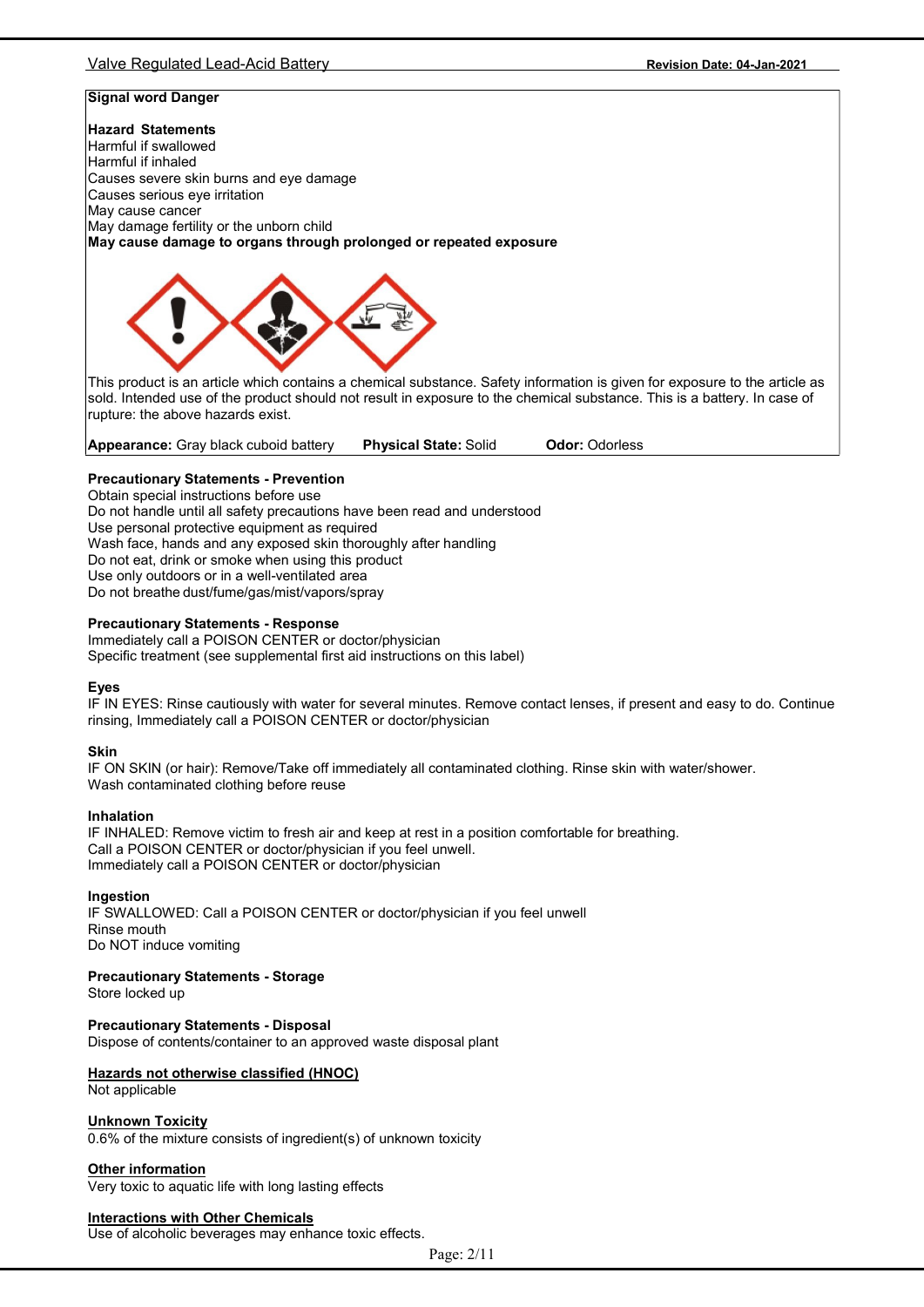# 3. COMPOSITION/INFORMATION ON INGREDIENTS

#### Chemical characterization: Mixtures

First aid measures

※PBB spices or PBDE spices is not involved

| <b>Chemical</b>              | <b>CAS No</b> | Weight-%     | <b>Trade Secret</b> |
|------------------------------|---------------|--------------|---------------------|
| ∣Lead                        | 7439-92-1     | $45 - 60%$   |                     |
| Lead dioxide                 | 1309-60-0     | $15 - 25%$   |                     |
| Sulfuric acid (Electrolyte)  | 7664-93-9     | $15 - 20%$   |                     |
| Calcium (Lead calcium alloy) | 7440-70-2     | $< 0.06\%$   |                     |
| 'Tin                         | 7440-31-5     | $< 0.6\%$    |                     |
| Arsenic (Inorganic)          | 7440-38-2     | $< 0.0006\%$ |                     |
| Non-Hazardous Materials      | N/A           | $5 - 10\%$   |                     |

(The non-hazardous materials include ABS plastic, glass fiber, rubber, copper, expoxide-resin glue) \*The exact percentage (concentration) of composition has been withheld as a trade secret

# 4. FIRST AID MEASURES

| <b>General Advice</b>                                       | First aid is upon rupture of sealed battery.                                                                                                                                                                                                                                                                                                                                                                                                         |
|-------------------------------------------------------------|------------------------------------------------------------------------------------------------------------------------------------------------------------------------------------------------------------------------------------------------------------------------------------------------------------------------------------------------------------------------------------------------------------------------------------------------------|
| <b>Eye Contact</b>                                          | Rinse immediately with plenty of water, also under the eyelids, for at least 15<br>minutes. Keep eye wide open while rinsing. Do not rub affected area. Seek<br>immediate medical attention/advice. Remove contact lenses, if present and<br>easy to do. Continue rinsing.                                                                                                                                                                           |
| <b>Skin Contact</b>                                         | Immediate medical attention is required. Wash off immediately with soap and<br>plenty of water while removing all contaminated clothes and shoes.                                                                                                                                                                                                                                                                                                    |
| Inhalation                                                  | Remove to fresh air. If symptoms persist, call a physician. If breathing has<br>stopped, give artificial respiration. Get medical attention immediately. If not<br>breathing, give artificial respiration. Avoid direct contact with skin. Use barrier<br>to give mouth-to-mouth resuscitation. If breathing is difficult, (trained<br>personnel should) give oxygen. Seek immediate medical attention/advice.<br>Delayed pulmonary edema may occur. |
| Ingestion                                                   | Do NOT induce vomiting. Rinse mouth. Rinse mouth immediately and drink<br>plenty of water. Never give anything by mouth to an unconscious person. Call<br>a physician or poison control center immediately.                                                                                                                                                                                                                                          |
| Self-protection of the first aider                          | Ensure that medical personnel are aware of the material(s) involved, take<br>precautions to protect themselves and prevent spread of contamination. Avoid<br>contact with skin, eyes or clothing. Avoid direct contact with skin. Use barrier<br>to give mouth-to-mouth resuscitation. Use personal protective equipment as<br>required. Wear personal protective clothing (see section 8).                                                          |
| Most important symptoms and effects, both acute and delayed |                                                                                                                                                                                                                                                                                                                                                                                                                                                      |
| <b>Most Important Symptoms and</b><br><b>Effects</b>        | Burning sensation. Lead poisoning is characterized by a metallic taste in the<br>mouth, loss of appetite, indigestion, nausea, vomiting, constipation, sleep<br>disturbances and overall weakness. Severe exposures can lead to shock,<br>circulatory collapse and death.                                                                                                                                                                            |

# Indication of any immediate medical attention and special treatment needed

Notes to Physician Treat symptomatically. Product is a corrosive material. Use of gastric lavage or emesis is contraindicated. Possible perforation of stomach or esophagus should be investigated. Do not give chemical antidotes. Asphyxia from glottal edema may occur. Marked decrease in blood pressure may occur with moist rales, frothy sputum and high pulse pressure.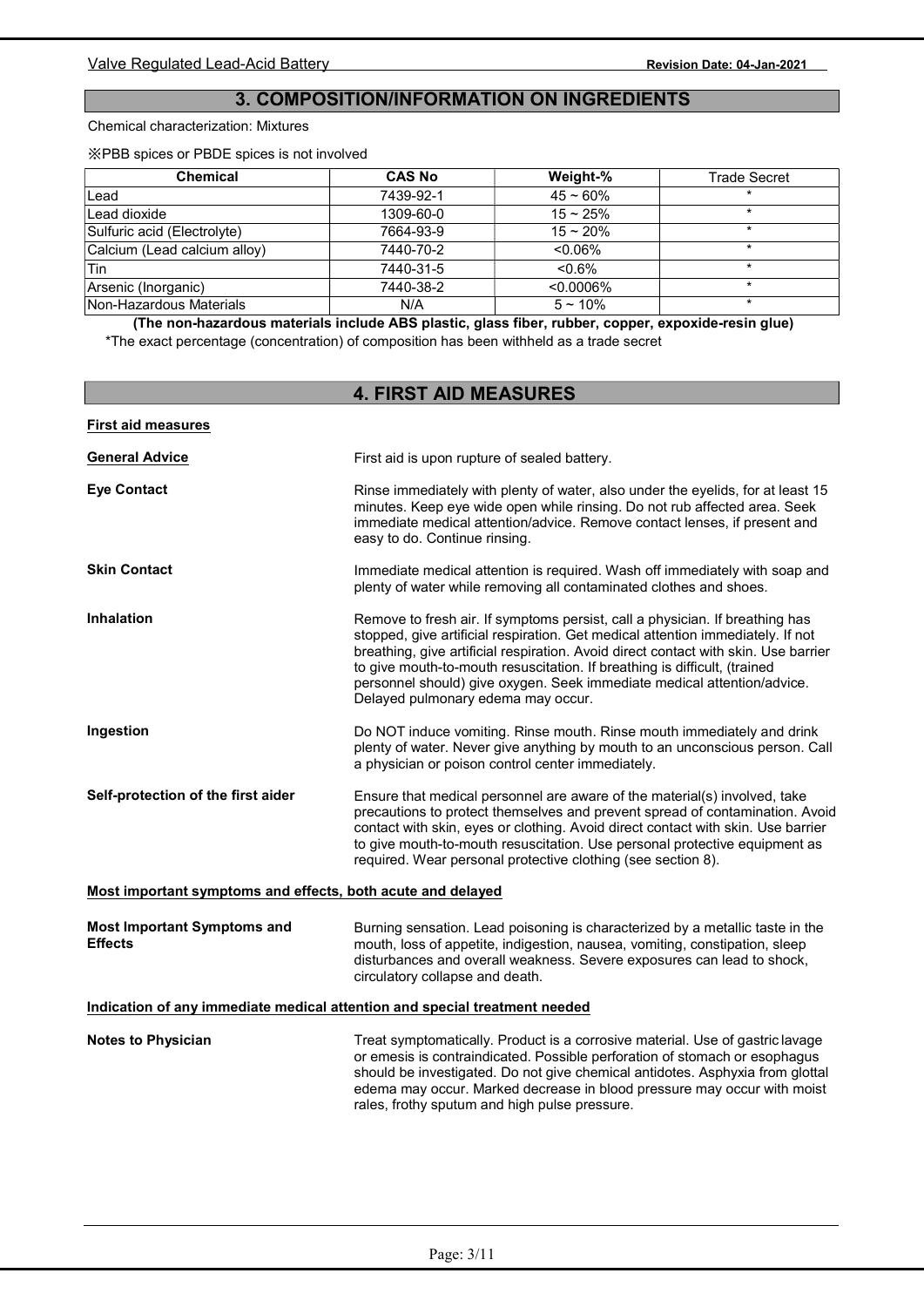# 5. FIRE-FIGHTING MEASURES

#### Suitable Extinguishing Media

Use extinguishing measures that are appropriate to local circumstances and the surrounding environment.

#### Unsuitable extinguishing media

CAUTION: Use of water spray when fighting fire may be inefficient.

## Specific Hazards Arising from the Chemical

The product causes burns of eyes, skin and mucous membranes. Thermal decomposition can lead to release of irritating gases and vapors.

| <b>Uniform Fire Code</b>                | Corrosive: Acid-Liquid<br><b>Toxic: Liquid</b> |
|-----------------------------------------|------------------------------------------------|
| <b>Hazardous Combustion Products</b>    |                                                |
| Carbon oxides                           |                                                |
|                                         |                                                |
| <b>Explosion Data</b>                   |                                                |
| <b>Sensitivity to Mechanical Impact</b> | No                                             |
|                                         |                                                |
| <b>Sensitivity to Static Discharge</b>  | No                                             |

## Protective equipment and precautions for firefighters

As in any fire, wear self-contained breathing apparatus pressure-demand, MSHA/NIOSH (approved or equivalent) and full protective gear.

# 6. ACCIDENTAL RELEASE MEASURES

# Personal precautions, protective equipment and emergency procedures

| <b>Personal Precautions</b>                                  | Attention! Corrosive material. Avoid contact with skin, eyes or clothing.<br>Ensure adequate ventilation. Use personal protective equipment as required.<br>Evacuate personnel to safe areas. Keep people away from and upwind of<br>spill/leak. Avoid generation of dust.                                         |
|--------------------------------------------------------------|--------------------------------------------------------------------------------------------------------------------------------------------------------------------------------------------------------------------------------------------------------------------------------------------------------------------|
| <b>Other Information</b>                                     | Refer to protective measures listed in Sections 7 and 8.                                                                                                                                                                                                                                                           |
| <b>Environmental Precautions</b>                             |                                                                                                                                                                                                                                                                                                                    |
| <b>Environmental Precautions</b>                             | Refer to protective measures listed in Sections 7 and 8. Prevent further<br>leakage or spillage if safe to do so. Should not be released into the<br>environment. Do not allow to enter into soil/subsoil. Prevent product from<br>entering drains.                                                                |
| Methods and material for containment and cleaning up         |                                                                                                                                                                                                                                                                                                                    |
| <b>Methods for Containment</b>                               | Prevent further leakage or spillage if safe to do so.                                                                                                                                                                                                                                                              |
| Methods for cleaning up                                      | Pick up and transfer to properly labeled containers.                                                                                                                                                                                                                                                               |
|                                                              | <b>7. HANDLING AND STORAGE</b>                                                                                                                                                                                                                                                                                     |
| <b>Precautions for safe handling</b>                         |                                                                                                                                                                                                                                                                                                                    |
| <b>Handling</b>                                              | In case of rupture: Handle in accordance with good industrial hygiene and                                                                                                                                                                                                                                          |
|                                                              | safety practice. Avoid contact with skin, eyes or clothing. In case of<br>insufficient ventilation, wear suitable respiratory equipment. Use only with<br>adequate ventilation and in closed systems. Do not eat, drink or smoke when<br>using this product. Take off contaminated clothing and wash before reuse. |
| Conditions for safe storage, including any incompatibilities |                                                                                                                                                                                                                                                                                                                    |
| <b>Storage</b>                                               | Keep containers tightly closed in a dry, cool and well-ventilated place. Protect<br>from moisture. Store locked up. Keep out of the reach of children. Store away<br>from other materials.                                                                                                                         |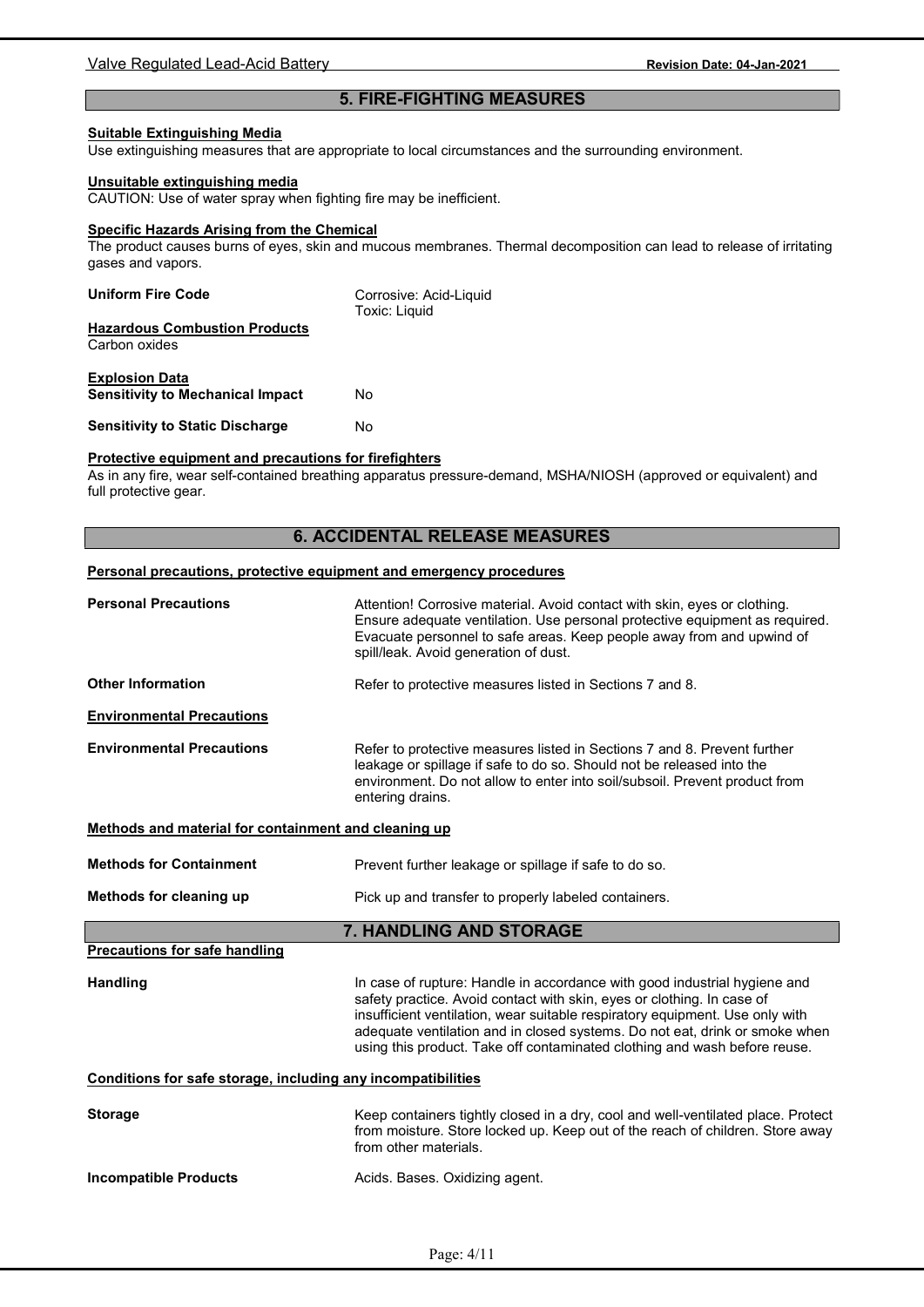# 8. EXPOSURE CONTROLS/PERSONAL PROTECTION

### Control parameters

# Exposure Guidelines

| <b>Chemical Name</b>       | <b>ACGIH TLV</b>                             | <b>OSHA PEL</b>                                                                                                                                                                  | <b>NIOSH IDLH</b>                                                 |
|----------------------------|----------------------------------------------|----------------------------------------------------------------------------------------------------------------------------------------------------------------------------------|-------------------------------------------------------------------|
| ∟ead<br>7439-92-1          | TWA: 0.05 mg/m <sub>3</sub>                  | TWA: 50 µg/m3 TWA: 50 µg/m3<br>Ph<br>Action Level: 30 µg/m <sub>3</sub> Poison,<br>See 29 CFR 1910.1025 Action<br>Level: 30 µg/m <sub>3</sub> Pb Poison, See<br>29 CFR 1910.1025 | IDLH: 100 mg/m <sub>3</sub><br>TWA: 0.050 mg/m <sub>3</sub>       |
| Lead dioxide<br>1309-60-0  | TWA: 0.05 mg/m <sub>3</sub> Pb               | TWA: $50 \mu g/m3 Pb$<br>Action Level: 30 µg/m <sub>3</sub> Pb<br>Poison, See 29 CFR 1910.1025                                                                                   | IDLH: 100 mg/m <sub>3</sub> Pb<br>TWA: 0.050 mg/m <sub>3</sub> Pb |
| Sulfuric acid<br>7664-93-9 | TWA: 0.2 mg/m <sub>3</sub> thoracic fraction | TWA: $1 \text{ mq/m}_3$<br>(vacated) TWA: 1 mg/m <sub>3</sub>                                                                                                                    | IDLH: 15 mg/m <sub>3</sub><br>TWA: 1 mg/m <sub>3</sub>            |

ACGIH TLV: American Conference of Governmental Industrial Hygienists - Threshold Limit Value OSHA PEL: Occupational Safety and Health Administration - Permissible Exposure Limits NIOSH IDLH Immediately Dangerous to Life or Health

## Other Exposure Guidelines

Vacated limits revoked by the Court of Appeals decision in AFL-CIO v. OSHA, 965 F.2d 962 (11th Cir., 1992) See section 15 for national exposure control parameters

#### Appropriate engineering controls

| <b>Engineering Measures</b>     | <b>Showers</b><br>Eyewash stations<br>Ventilation systems                                                                                                                                                                                                                                                                                                                                                                                                                                                                                                                                                           |
|---------------------------------|---------------------------------------------------------------------------------------------------------------------------------------------------------------------------------------------------------------------------------------------------------------------------------------------------------------------------------------------------------------------------------------------------------------------------------------------------------------------------------------------------------------------------------------------------------------------------------------------------------------------|
|                                 | Individual protection measures, such as personal protective equipment                                                                                                                                                                                                                                                                                                                                                                                                                                                                                                                                               |
| <b>Eye/Face Protection</b>      | None required for consumer use. If splashes are likely to occur: Face<br>protection shield.                                                                                                                                                                                                                                                                                                                                                                                                                                                                                                                         |
| <b>Skin and Body Protection</b> | Wear protective gloves and protective clothing. Long sleeved clothing.<br>Chemical resistant apron. Impervious gloves.                                                                                                                                                                                                                                                                                                                                                                                                                                                                                              |
| <b>Respiratory Protection</b>   | No protective equipment is needed under normal use conditions. If exposure<br>limits are exceeded or irritation is experienced, ventilation and evacuation<br>may be required.                                                                                                                                                                                                                                                                                                                                                                                                                                      |
| <b>Hygiene Measures</b>         | Handle in accordance with good industrial hygiene and safety practice. Do not<br>eat, drink or smoke when using this product. Take off contaminated clothing<br>and wash before reuse. Avoid contact with skin, eyes or clothing. Wear<br>suitable gloves and eye/face protection. Contaminated work clothing should<br>not be allowed out of the workplace. Regular cleaning of equipment, work<br>area and clothing is recommended. Wash hands before breaks and<br>immediately after handling the product. For environmental protection, remove<br>and wash all contaminated protective equipment before re-use. |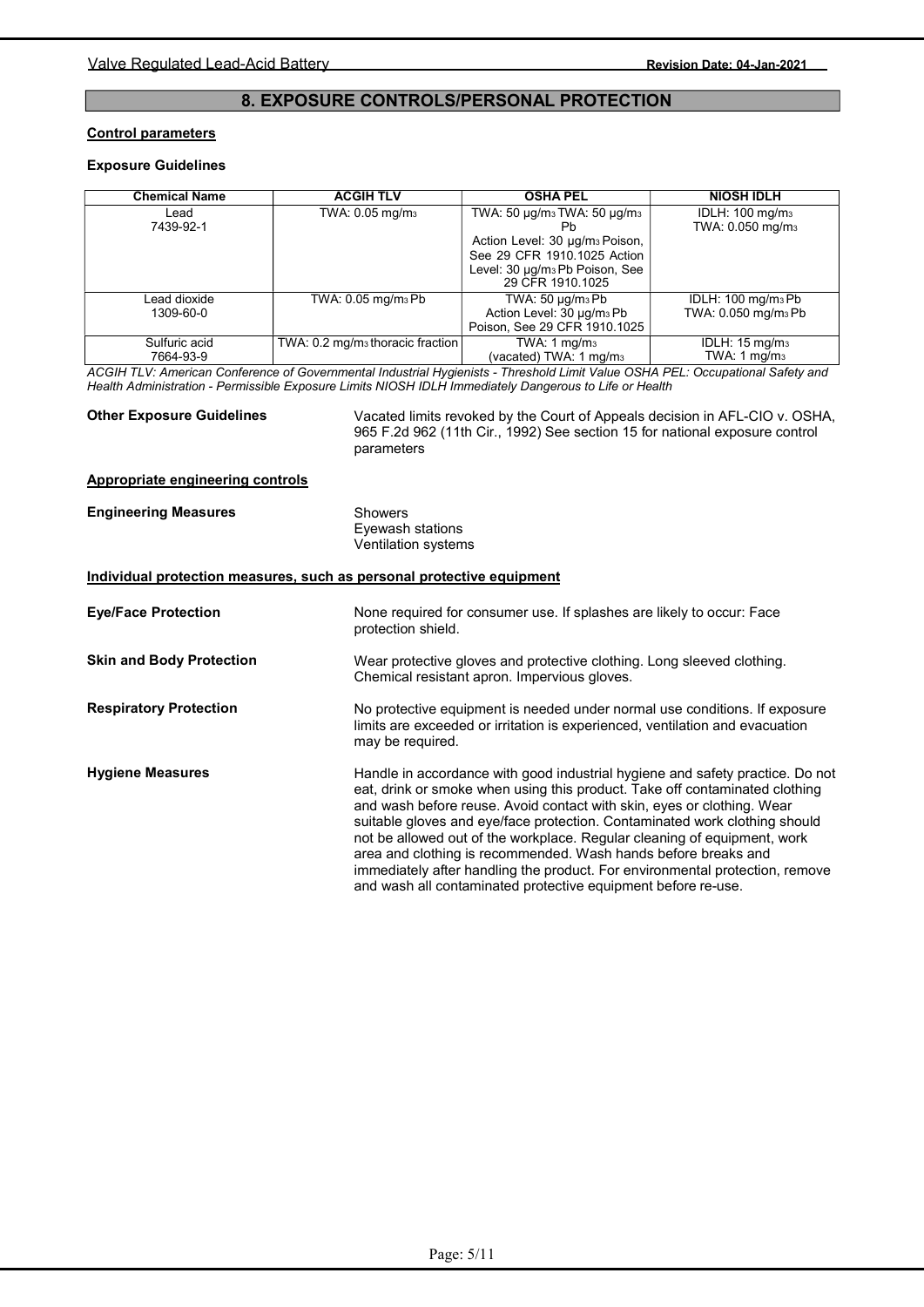# 9. PHYSICAL AND CHEMICAL PROPERTIES

| <b>Physical and Chemical Properties</b> |                   |                       |                          |
|-----------------------------------------|-------------------|-----------------------|--------------------------|
| <b>Physical State</b>                   | Solid             |                       |                          |
| Appearance                              | Cuboid battery    | Odor                  | Odorless                 |
| Color                                   | Gray black        | <b>Odor Threshold</b> | No information available |
|                                         |                   |                       |                          |
| <b>Property</b>                         | <b>Values</b>     | <b>Remarks Method</b> |                          |
| pН                                      | No data available | None known            |                          |
| Melting / freezing point                | $327.4^{\circ}$   | Lead                  |                          |
| Boiling point / boiling range           |                   | Lead                  |                          |
| <b>Flash Point</b>                      | 1740°C            | None known            |                          |
| <b>Evaporation Rate</b>                 | No data available | None known            |                          |
| Flammability (solid, gas)               | No data available | None known            |                          |
| <b>Flammability Limit in Air</b>        | No data available |                       |                          |
| <b>Upper flammability limit</b>         |                   |                       |                          |
| <b>Lower flammability limit</b>         | No data available |                       |                          |
| Vapor pressure                          | No data available | Electrolyte           |                          |
| Vapor density                           | <0.3mmHg @25°C    | Electrolyte           |                          |
| <b>Specific Gravity</b>                 | 3.4               | Electrolyte           |                          |
| <b>Water Solubility</b>                 | 1.170-1.40        | Electrolyte           |                          |
| Solubility in other solvents            | 100%              | None known            |                          |
| Partition coefficient: n-octanol/water  | No data available | None known            |                          |
| <b>Autoignition temperature</b>         | No data available | None known            |                          |
| <b>Decomposition temperature</b>        | No data available | None known            |                          |
| <b>Kinematic viscosity</b>              | No data available | None known            |                          |
| <b>Dynamic viscosity</b>                | No data available | None known            |                          |
| <b>Explosive properties</b>             | No data available |                       |                          |
| <b>Oxidizing Properties</b>             | No data available |                       |                          |
|                                         | No data available |                       |                          |
| <b>Other Information</b>                |                   |                       |                          |
| <b>Softening Point</b>                  |                   |                       |                          |
| <b>VOC Content (%)</b>                  | No data available |                       |                          |
| <b>Particle Size</b>                    | No data available |                       |                          |
| <b>Particle Size Distribution</b>       | No data available |                       |                          |

# 10. STABILITY AND REACTIVITY

## **Reactivity**

No data available.

#### Chemical Stability

Stable under recommended storage conditions.

#### Possibility of Hazardous Reactions

None under normal processing.

## Hazardous Polymerization

Hazardous polymerization does not occur.

#### Conditions to Avoid

Exposure to air or moisture over prolonged periods. Avoid shorting circuit or sparks near battery. Avoid prolonged over-charging. Use only approved charging methods. Do not charge in gas tight containers. Keep battery away from strong oxidizers, sparks, open flames.

# Incompatible Materials

Acids. Bases. Oxidizing agent.

#### **Hazardous Decomposition Products**

Carbon oxides.

# 11. TOXICOLOGICAL INFORMATION

Information on likely routes of exposure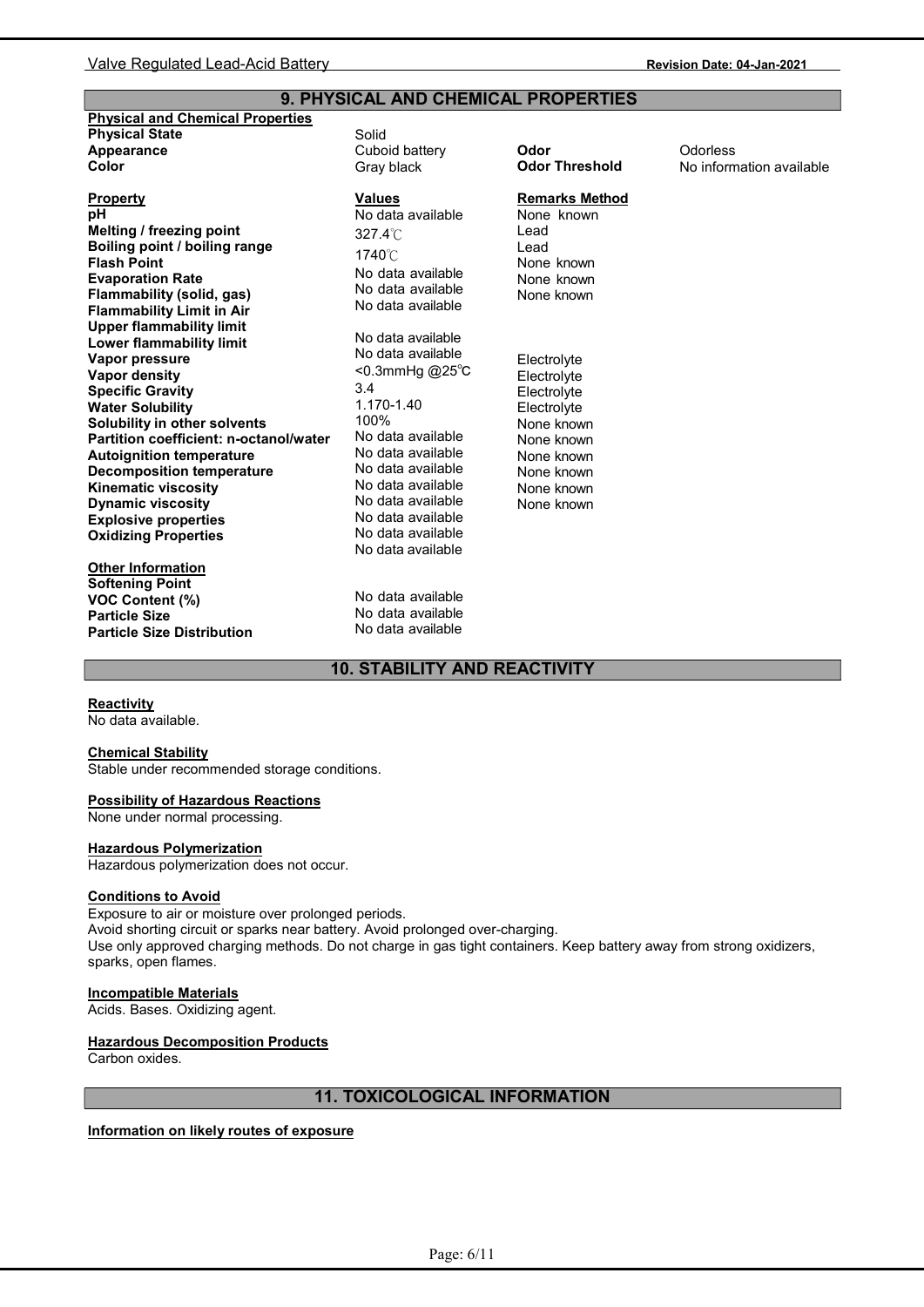| Valve Regulated Lead-Acid Battery | Revision Date: 04-Jan-2021                                                                                                                                                                                                                                                                                                                                                                                                                                                                                                                                                                                                                                                                                        |
|-----------------------------------|-------------------------------------------------------------------------------------------------------------------------------------------------------------------------------------------------------------------------------------------------------------------------------------------------------------------------------------------------------------------------------------------------------------------------------------------------------------------------------------------------------------------------------------------------------------------------------------------------------------------------------------------------------------------------------------------------------------------|
| <b>Product Information</b>        | Product does not present an acute toxicity hazard based on known or<br>supplied information.<br>In case of rupture:                                                                                                                                                                                                                                                                                                                                                                                                                                                                                                                                                                                               |
| Inhalation                        | Specific test data for the substance or mixture is not available. Corrosive by<br>inhalation. (based on components). Inhalation of corrosive fumes/gases may<br>cause coughing, choking, headache, dizziness and weakness for several<br>hours. Pulmonary edema may occur with tightness in the chest, shortness of<br>breath, bluish skin, decreased blood pressure and increased heart rate.<br>Inhaled corrosive substances can lead to a toxic edema of the lungs.<br>Pulmonary edema can be fatal. May cause irritation of respiratory tract.                                                                                                                                                                |
| <b>Eye Contact</b>                | Specific test data for the substance or mixture is not available. Causes burns<br>(based on components). Corrosive to the eyes and may cause severe<br>damage including blindness. Expected to be an irritant based on components.                                                                                                                                                                                                                                                                                                                                                                                                                                                                                |
| <b>Skin Contact</b>               | Specific test data for the substance or mixture is not available. Corrosive<br>(based on components). Causes burns.                                                                                                                                                                                                                                                                                                                                                                                                                                                                                                                                                                                               |
| Ingestion                         | Specific test data for the substance or mixture is not available. Causes burns<br>(based on components). Ingestion causes burns of the upper digestive and<br>respiratory tracts. May cause severe burning pain in the mouth and stomach<br>with vomiting and diarrhea of dark blood. Blood pressure may decrease.<br>Brownish or yellowish stains may be seen around the mouth. Swelling of the<br>throat may cause shortness of breath and choking. May cause lung damage if<br>swallowed. May be fatal if swallowed and enters airways. Ingestion may<br>cause irritation to mucous membranes. Ingestion may cause gastrointestinal<br>irritation, nausea, vomiting and diarrhea. May be harmful if swallowed. |

#### Component Information

| <b>Chemical Name</b> | <b>LD50</b><br>Oral '               | <b>Dermal LD50</b> | <b>Inhalation LC50</b>                                         |
|----------------------|-------------------------------------|--------------------|----------------------------------------------------------------|
| Sulfuric acid        | (Rat<br>$\sqrt{2}$<br>⊧mg/kg<br>14U |                    | ∵Rat ,<br>$\sqrt{2}$<br>510 mg/m <sub>3</sub><br>- 1<br>∣ ∠ II |
| 7664-93-9            |                                     |                    |                                                                |

# Information on toxicological effects

Symptoms Erythema (skin redness). Burning. May cause blindness. Coughing and/or wheezing. May cause redness and tearing of the eyes.

# Delayed and immediate effects as well as chronic effects from short and long-term exposure

Mutagenic Effects No information available.

**Carcinogenicity** 

The table below indicates whether each agency has listed any ingredient as a carcinogen.

| <b>Chemical Name</b>       | <b>ACGIH</b> | <b>IARC</b> | <b>NTP</b>             | <b>OSHA</b> |
|----------------------------|--------------|-------------|------------------------|-------------|
| Lead<br>7439-92-1          | A3           | Group 2A    | Reasonably Anticipated |             |
| Lead dioxide<br>1309-60-0  | A3           | Group 2A    | Reasonably Anticipated |             |
| Sulfuric acid<br>7664-93-9 | A3           | Group 1     | Known                  |             |

ACGIH (American Conference of Governmental Industrial Hygienists) A2 - Suspected Human Carcinogen A3 - Animal Carcinogen IARC (International Agency for Research on Cancer) Group 1 - Carcinogenic to Humans Group 2A - Probably Carcinogenic to Humans NTP (National Toxicology Program) Known - Known Carcinogen Reasonably Anticipated - Reasonably Anticipated to be a Human Carcinogen OSHA (Occupational Safety and Health Administration of the US Department of Labor)  $X -$ Present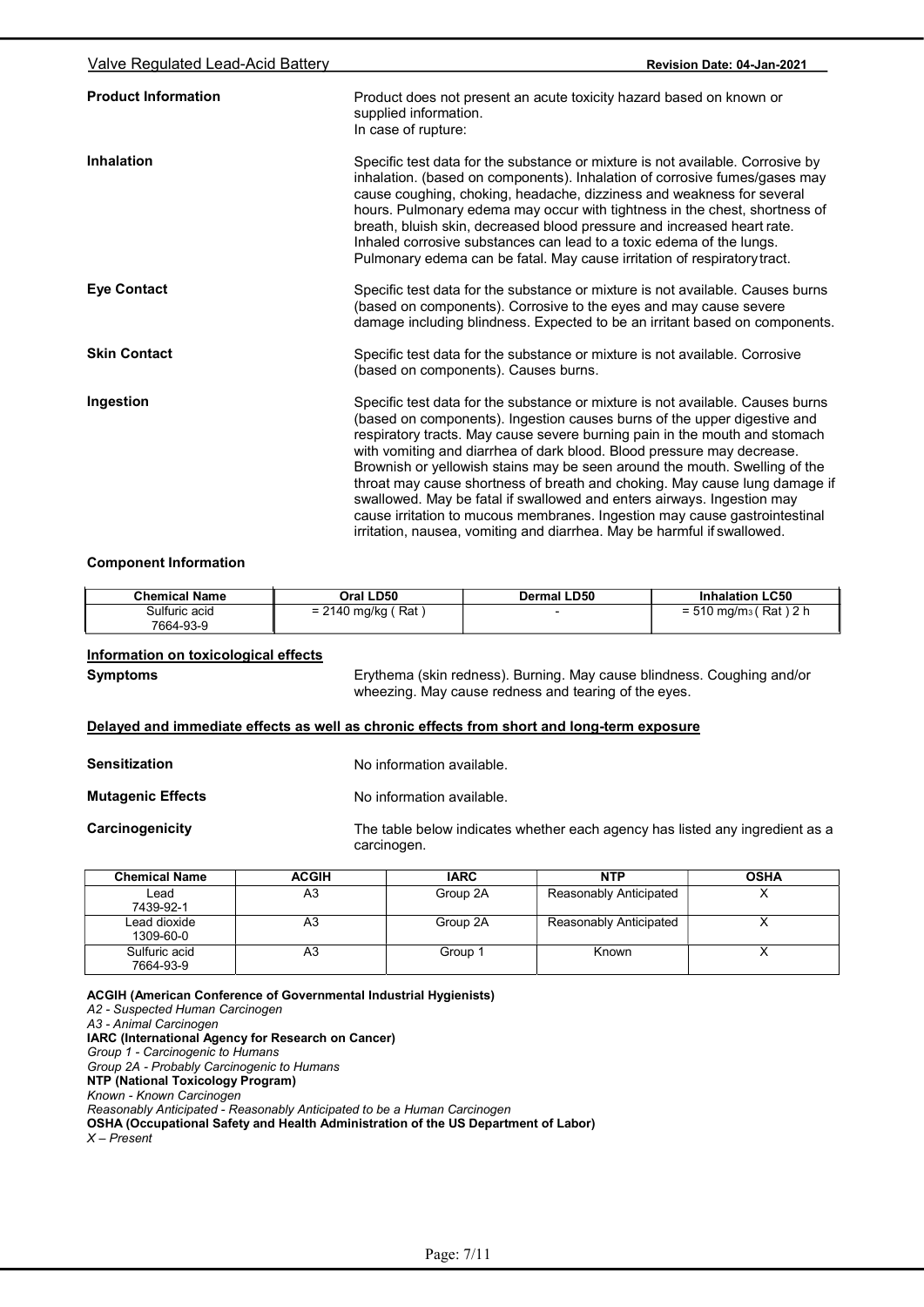| Valve Regulated Lead-Acid Battery | Revision Date: 04-Jan-2021                                                                                                                                                                                                                                                                                                                                                                                                                                                                                                                                                                                                                                                                                                   |
|-----------------------------------|------------------------------------------------------------------------------------------------------------------------------------------------------------------------------------------------------------------------------------------------------------------------------------------------------------------------------------------------------------------------------------------------------------------------------------------------------------------------------------------------------------------------------------------------------------------------------------------------------------------------------------------------------------------------------------------------------------------------------|
| <b>Reproductive Toxicity</b>      | Product is or contains a chemical which is a known or suspected reproductive<br>hazard. Contains a known or suspected reproductive toxin.                                                                                                                                                                                                                                                                                                                                                                                                                                                                                                                                                                                    |
| <b>Developmental Toxicity</b>     | Contains ingredients that have suspected developmental hazards.                                                                                                                                                                                                                                                                                                                                                                                                                                                                                                                                                                                                                                                              |
| <b>STOT - single exposure</b>     | No information available.                                                                                                                                                                                                                                                                                                                                                                                                                                                                                                                                                                                                                                                                                                    |
| <b>STOT - repeated exposure</b>   | Causes damage to organs through prolonged or repeated exposure. Based<br>on classification criteria from the 2012 OSHA Hazard Communication<br>Standard (29 CFR 1910.1200), this product has been determined to cause<br>systemic target organ toxicity from chronic or repeated exposure. (STOT RE).                                                                                                                                                                                                                                                                                                                                                                                                                        |
| <b>Chronic Toxicity</b>           | Chronic exposure to corrosive fumes/gases may cause erosion of the teeth<br>followed by jaw necrosis. Bronchial irritation with chronic cough and frequent<br>attacks of pneumonia are common. Gastrointestinal disturbances may also be<br>seen. Contains a known or suspected carcinogen. Contains a known or<br>suspected reproductive toxin. Possible risk of irreversible effects. Avoid<br>repeated exposure. Prolonged exposure may cause chronic effects. May<br>cause adverse effects on the bone marrow and blood-forming system. Lead<br>compounds may be absorbed by ingestion, by inhalation and through the skin.<br>Lead may damage kidney function, the blood forming system and the<br>reproductive system. |
| <b>Target Organ Effects</b>       | Respiratory system. Eyes. Skin. Gastrointestinal tract (GI). Reproductive<br>System. Blood. Central Nervous System (CNS). Gingival Tissue. Kidney.<br>Teeth. Cardiovascular system. Hematopoietic system. Immune system. May<br>damage the unborn child.                                                                                                                                                                                                                                                                                                                                                                                                                                                                     |
| <b>Aspiration Hazard</b>          | No information available.                                                                                                                                                                                                                                                                                                                                                                                                                                                                                                                                                                                                                                                                                                    |

# Numerical measures of toxicity Product Information

The following values are calculated based on chapter 3.1 of the GHS document

ATEmix (oral) 500.00 mg/kg ATEmix (inhalation-gas) 5,625.00 ppm (4 hr) ATEmix (inhalation-dust/mist) 1.10 mg/l ATEmix (inhalation-vapor) 14.00 ATEmix

# 12. ECOLOGICAL INFORMATION

This product contains a chemical which is listed as a severe marine pollutant according to DOT

# **Ecotoxicity**

Very toxic to aquatic life with long lasting effects.

| <b>Chemical Name</b>       | <b>Toxicity to Algae</b> | <b>Toxicity to Fish</b>                                                                                                                              | <b>Toxicity to</b><br><b>Microorganisms</b> | Daphnia Magna (Water<br>Flea) |
|----------------------------|--------------------------|------------------------------------------------------------------------------------------------------------------------------------------------------|---------------------------------------------|-------------------------------|
| ∟ead<br>7439-92-1          |                          | 96h LC50: = $0.44$ mg/L<br>(Cyprinus carpio) 96h<br>$LC50 = 1.17$ mg/L<br>(Oncorhynchus<br>mykiss) 96h LC50: = 1.32<br>mg/L (Oncorhynchus<br>mvkiss) |                                             | 48h EC50: = 600 $\mu q/L$     |
| Sulfuric acid<br>7664-93-9 |                          | 96h LC50: > 500 mg/L<br>(Brachydanio rerio)                                                                                                          |                                             | 24h EC50: = 29 mg/L           |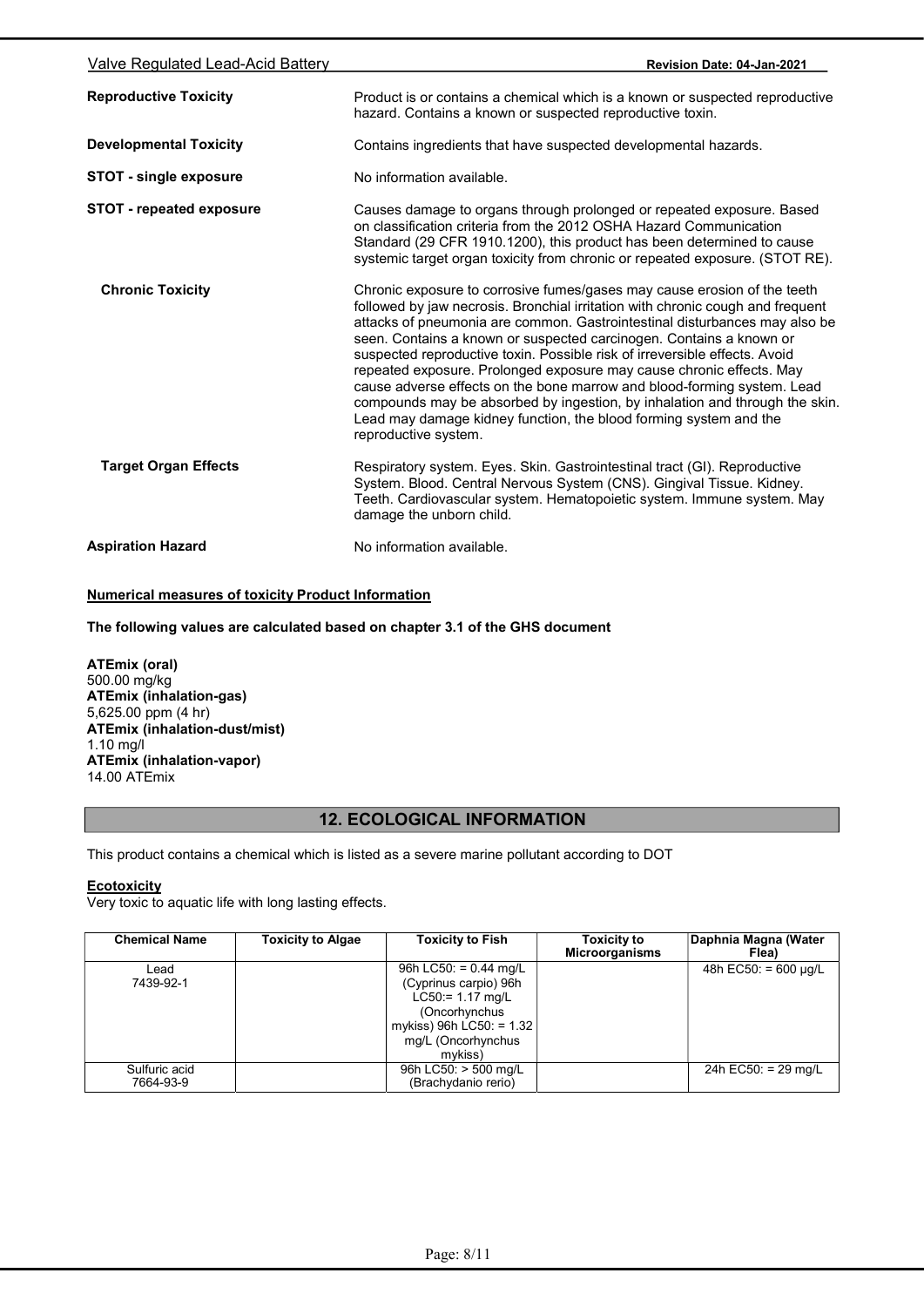# Persistence and Degradability

No information available.

#### **Bioaccumulation**

No information available.

#### Other adverse effects

No information available.

# 13. DISPOSAL CONSIDERATIONS

#### Waste treatment methods Disposal Methods

This material, as supplied, is a hazardous waste according to federal regulations (40 CFR 261).

### Contaminated Packaging

Dispose of contents/containers in accordance with local regulations.

#### US EPA Waste Number

| <b>Chemical Name</b> | <b>RCRA</b>              |                         |                         | RCRA - Basis for Listing   RCRA - D Series Wastes   RCRA - U Series Wastes |
|----------------------|--------------------------|-------------------------|-------------------------|----------------------------------------------------------------------------|
| Lead                 | (hazardous constituent – | Included in waste       | $= 5.0$ mg/L regulatory |                                                                            |
| 7439-92-1            | no waste number)         | streams:                | level                   |                                                                            |
|                      |                          | F035, F037, F038, F039, |                         |                                                                            |
|                      |                          | K002, K003, K005, K046, |                         |                                                                            |
|                      |                          | K048, K049, K051, K052, |                         |                                                                            |
|                      |                          | K061, K062, K064, K065, |                         |                                                                            |
|                      |                          | K066, K069, K086, K100, |                         |                                                                            |
|                      |                          | K176                    |                         |                                                                            |

#### California Hazardous Waste Codes 792

This product contains one or more substances that are listed with the State of California as a hazardous waste.

D002 D004 D008

| <b>Chemical Name</b> | California Hazardous Waste |
|----------------------|----------------------------|
| Lead                 | Toxic                      |
| 7439-92-1            |                            |
| Lead dioxide         | Toxic                      |
| 1309-60-0            |                            |
| Sulfuric acid        | Toxic                      |
| 7664-93-9            | Corrosive                  |

# 14. TRANSPORT INFORMATION

## Transportation Information

#### Proper shipping name:

"Batteries, Wet, Non-spillable, Electric storage, Not regulated"

<sup>U</sup>.S. DOT: DOT-Our Non-spillable batteries are Not subject to DG regulations , since they meet the requirements of 49 CFR 173.159(d). They do not have an assigned UN number nor do they require additional DOT hazard labeling.

EU- ADR/RID: New and spent batteries are exempt from all ADR/RID (Special Provision 598)<br><u>IATA / ICAO</u> =

IATA/ICAO- MK batteries are exempt from DG regulations, and classified as a "Non-Spillable battery". Our Nonspillable batteries are Not subject to DG regulations, since they meet the requirements of Packing Instructions 872 of Special Provision A67.

The MK batteries are securely packaged, protected from short circuits and lab eled "Non-Spillable". They are good for transportation on either passenger aircraft or cargo aircraft.

## Fo<sup>r</sup> <sup>a</sup>ll modes of transportation, each battery <sup>a</sup>nd outer packag<sup>e</sup> <sup>m</sup>ust be labele<sup>d</sup>:

"Non-Spillable" or "Non-Spillable Battery". This label must be visible during transportation.

IMDG: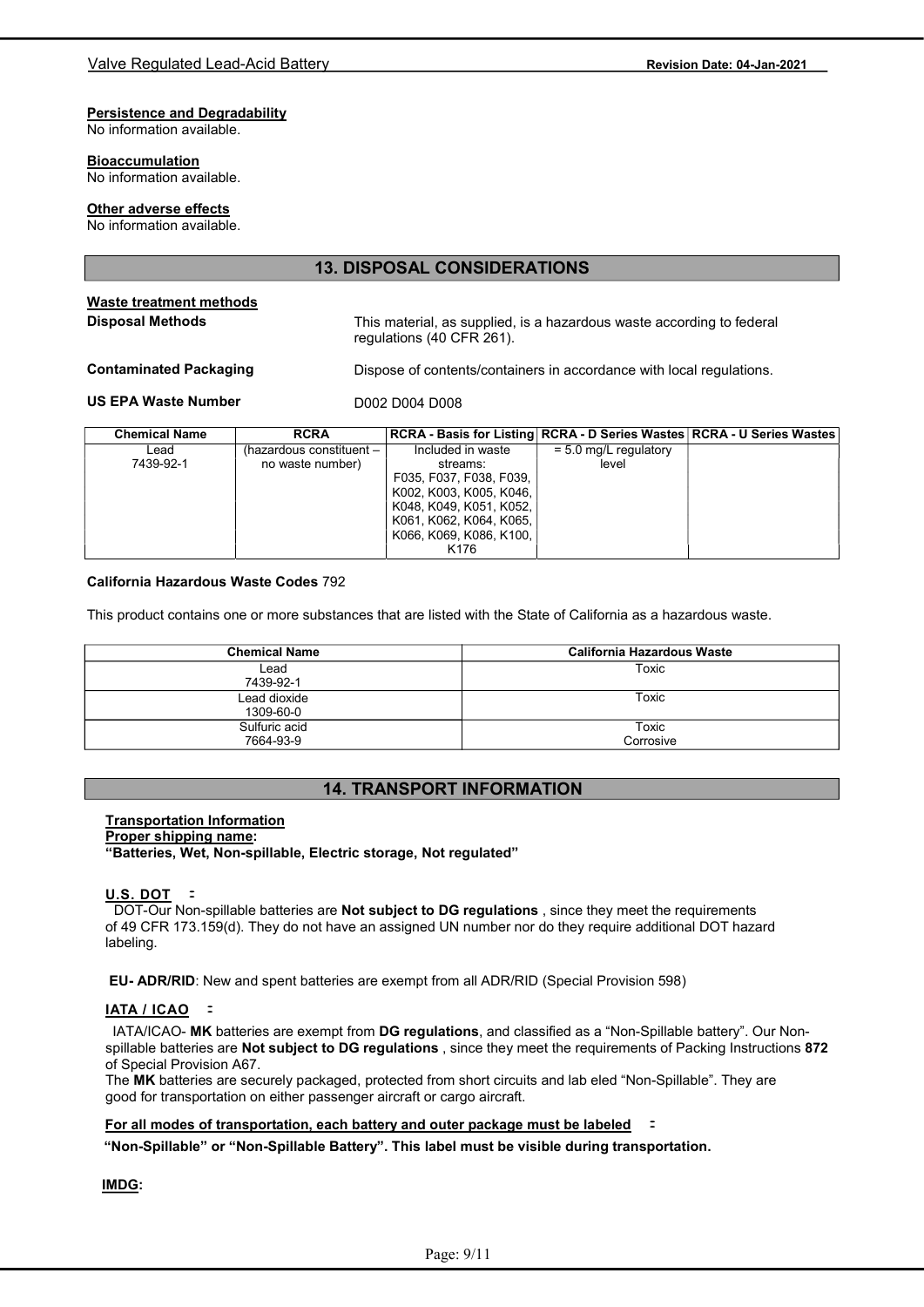# MK batteries are Non-spillable batteries. They meet the requirements of Special Provision

# 238 and are not subject to the provisions of the IMDG code.

# 15. REGULATORY INFORMATION

#### International Inventories

**TSCA** DSL

**Complies** All components are listed either on the DSL or NDSL.

TSCA - United States Toxic Substances Control Act Section 8(b) Inventory DSL/NDSL - Canadian Domestic Substances List/Non-Domestic Substances List

#### US Federal Regulations

## SARA 313

Section 313 of Title III of the Superfund Amendments and Reauthorization Act of 1986 (SARA). This product contains a chemical or chemicals which are subject to the reporting requirements of the Act and Title 40 of the Code of Federal Regulations, Part 372

| <b>Chemical name</b>      | <b>CAS No</b> | Weight-%  | SARA 313 - Threshold<br>Values % |
|---------------------------|---------------|-----------|----------------------------------|
| Lead - 7439-92-1          | 7439-92-1     | 45 - 60   |                                  |
| Lead dioxide - 1309-60-0  | 1309-60-0     | $15 - 25$ |                                  |
| Sulfuric acid - 7664-93-9 | 7664-93-9     | $15 - 20$ | 1.0                              |

## SARA 311/312 Hazard Categories

| <b>Acute Health Hazard</b>        | No |
|-----------------------------------|----|
| <b>Chronic Health Hazard</b>      | N٥ |
| Fire Hazard                       | No |
| Sudden release of pressure hazard | No |
| <b>Reactive Hazard</b>            | N٥ |

#### CWA (Clean Water Act)

This product contains the following substances which are regulated pollutants pursuant to the Clean Water Act (40 CFR 122.21 and 40 CFR 122.42)

| <b>Chemical Name</b>               | <b>CWA - Reportable</b><br><b>Quantities</b> | <b>CWA - Toxic Pollutants</b> | <b>CWA - Priority</b><br><b>Pollutants</b> | <b>CWA - Hazardous</b><br><b>Substances</b> |
|------------------------------------|----------------------------------------------|-------------------------------|--------------------------------------------|---------------------------------------------|
| Lead - 7439-92-1                   |                                              |                               |                                            |                                             |
| Lead dioxide - 1309-60-0           |                                              |                               |                                            |                                             |
| Sulfuric acid - 7664-93-9 11000 lb |                                              |                               |                                            |                                             |

# **CERCLA**

This material, as supplied, contains one or more substances regulated as a hazardous substance under the Comprehensive Environmental Response Compensation and Liability Act (CERCLA) (40 CFR 302)

| <b>Chemical name</b>       | <b>Hazardous Substances</b><br><b>RQs</b> | <b>Extremely Hazardous</b><br><b>Substances RQs</b> | <b>RQ</b>                                 |
|----------------------------|-------------------------------------------|-----------------------------------------------------|-------------------------------------------|
| ∟ead<br>7439-92-1          | 10 <sub>lb</sub>                          |                                                     | RQ 10 lb final RQ<br>RQ 4.54 kg final RQ  |
| Sulfuric acid<br>7664-93-9 | 1000 lb                                   | 1000 lb                                             | RQ 1000 lb final RQ<br>RQ 454 kg final RQ |

# US State Regulations

### California Proposition 65

This product contains the following Proposition 65 chemicals.

| <b>Chemical name</b>      | <b>California Proposition 65</b>                                        |
|---------------------------|-------------------------------------------------------------------------|
| Lead - 7439-92-1          | Carcinogen<br>Developmental<br>Female Reproductive                      |
| Lead dioxide - 1309-60-0  | Carcinogen<br>Developmental<br>Female Reproductive<br>Male Reproductive |
| Sulfuric acid - 7664-93-9 | Carcinogen                                                              |
| Arsenic - 7440-38-2       | Carcinogen                                                              |